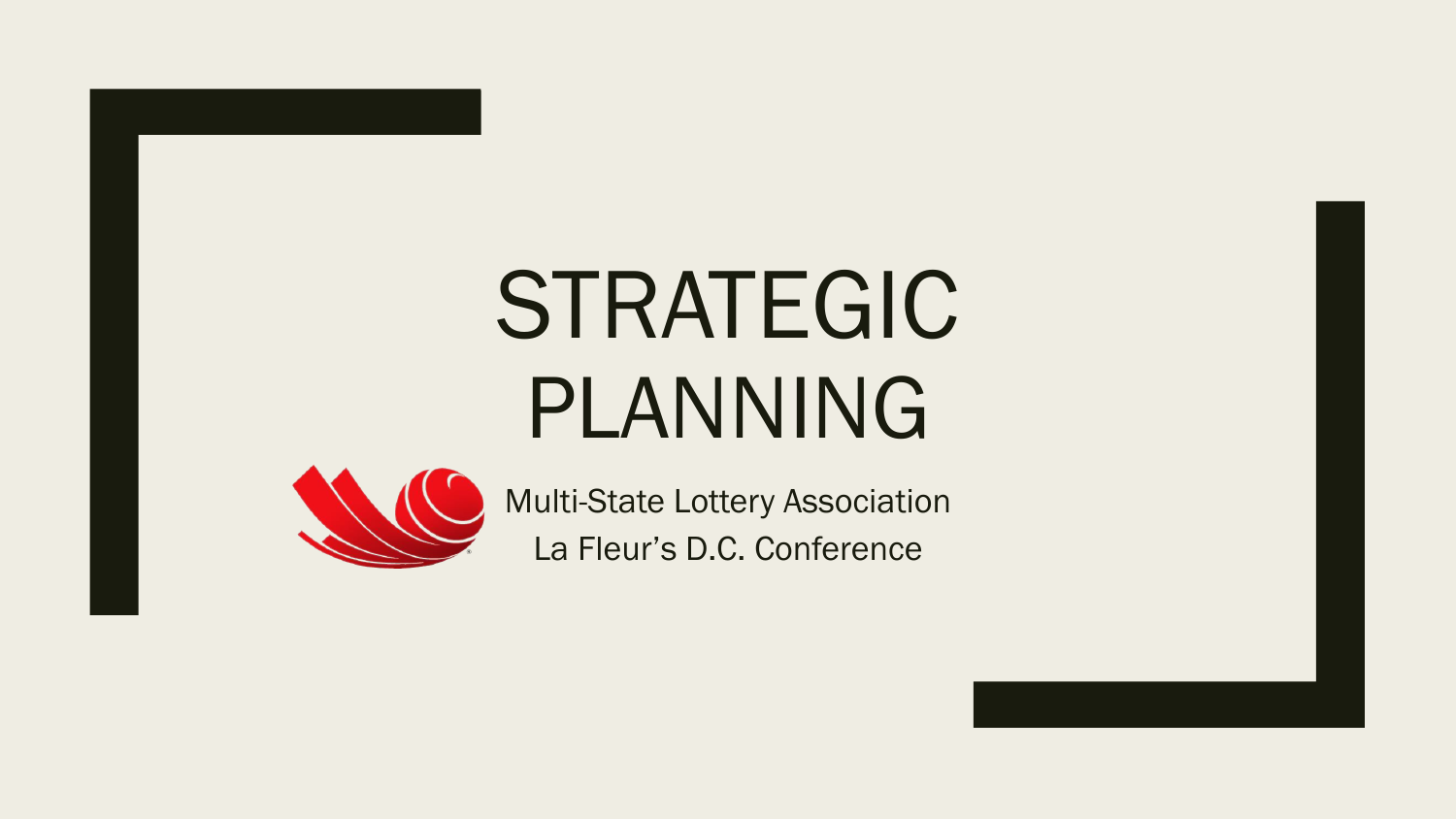# BACKGROUND MUSL Strategic Plan

- Strategic Plan & Implementation Plan adopted in 2017.
- Board of Directors met in Arizona to evaluate the Strategic Plan last March.





Multi -State Lottery Association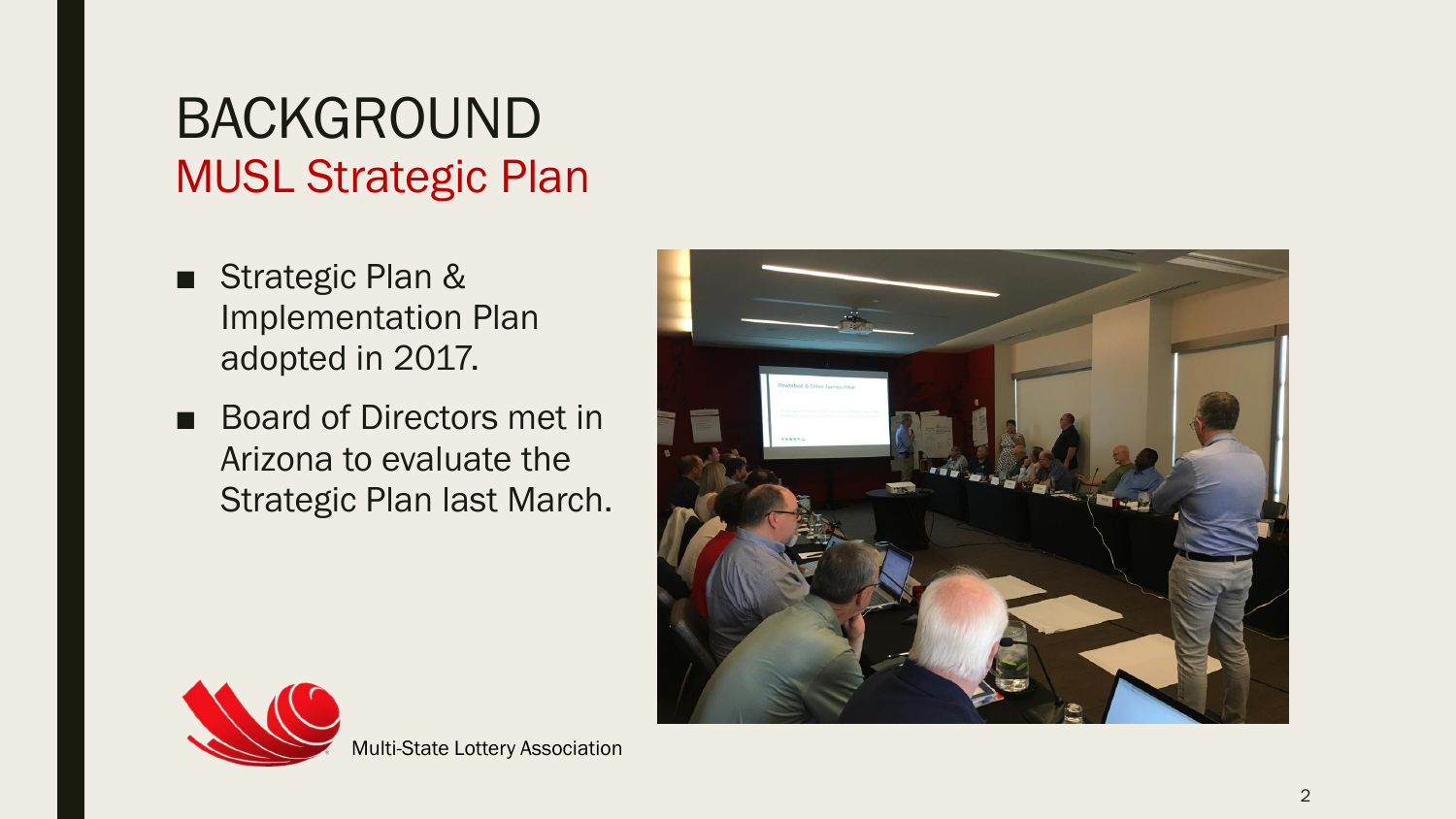## BACKGROUND MUSL Strategic Plan

1. Affirm MUSL's Mission, Vision, Core Values & Strategic Intent

- 2. Re-evaluate MUSL's Strengths, Weaknesses, Opportunities & Threats
- 3. Gather input on outstanding Action Items in the Implementation Plan

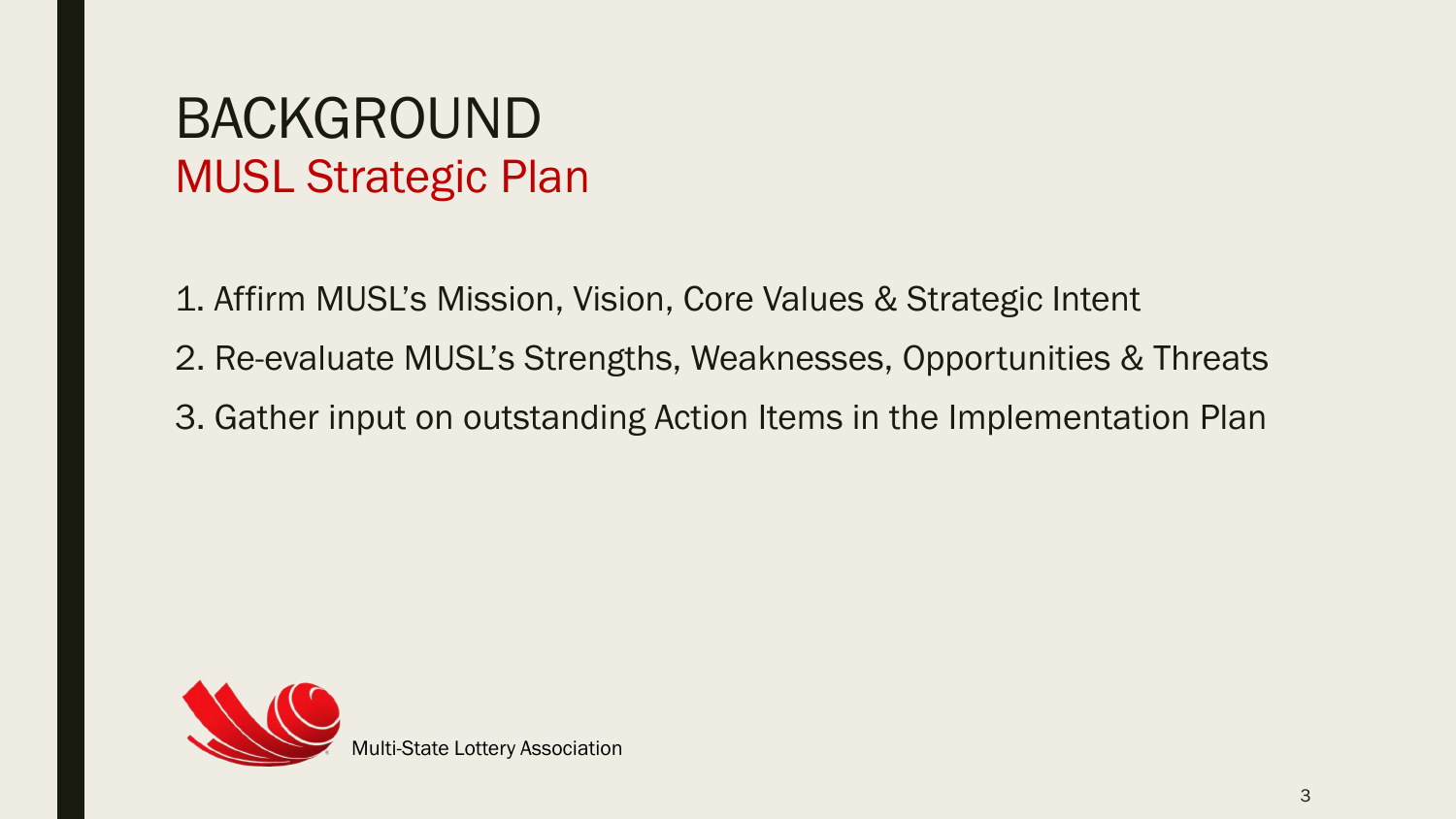### Pre-Meeting Anonymous Survey Mission & Vision Statements

VISION – To be the preeminent and most respected enterprise in the global lottery industry.  $\checkmark$ 

MISSION – To provide Member Lotteries with world-class games to maximize profits responsibly for good causes. ✔



Multi-State Lottery Association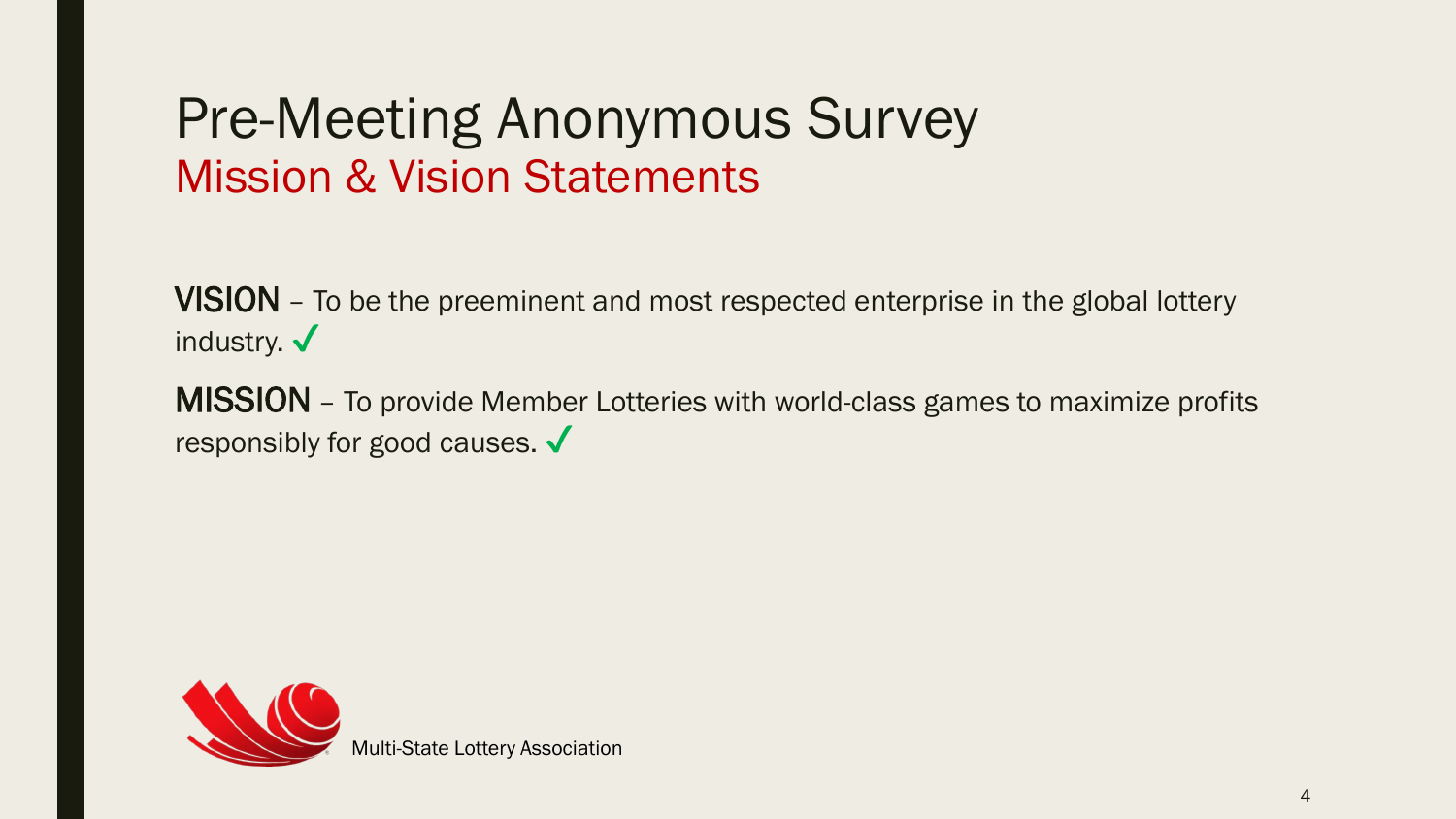Pre-Meeting Anonymous Survey Is MUSL living up to its Core Values?

- Integrity  $\checkmark$
- Accountability  $\checkmark$
- Transparency  $\checkmark$
- **Entertainment**  $\checkmark$
- Innovation √

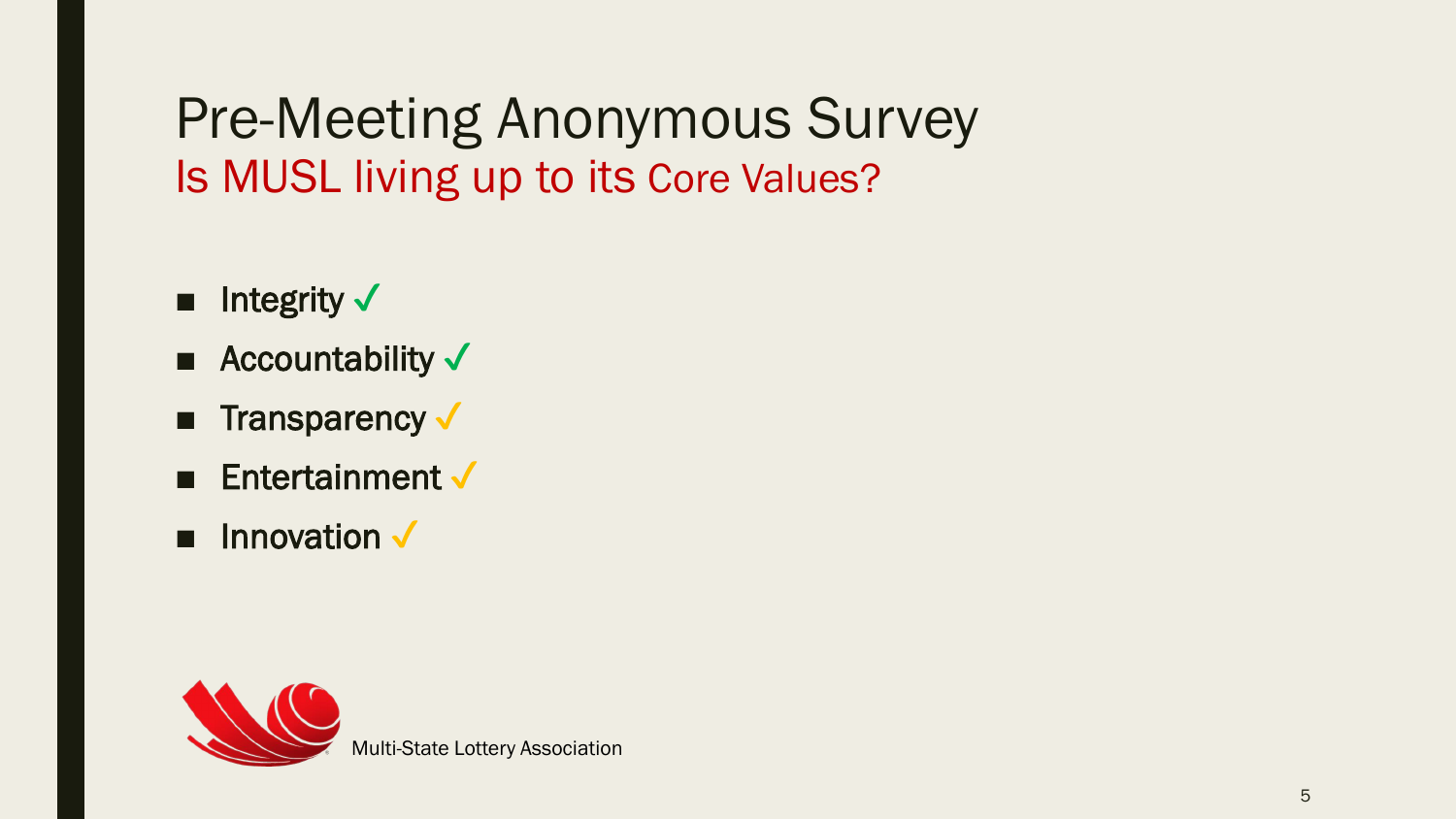### Pre-Meeting Anonymous Survey Strategic Intent

### Yes or No – is the MUSL Strategic Intent still applicable and achievable?

*By June 30, 2022, double gross gaming revenues to \$6 billion derived from multijurisdictional games offered or facilitated by MUSL.* 

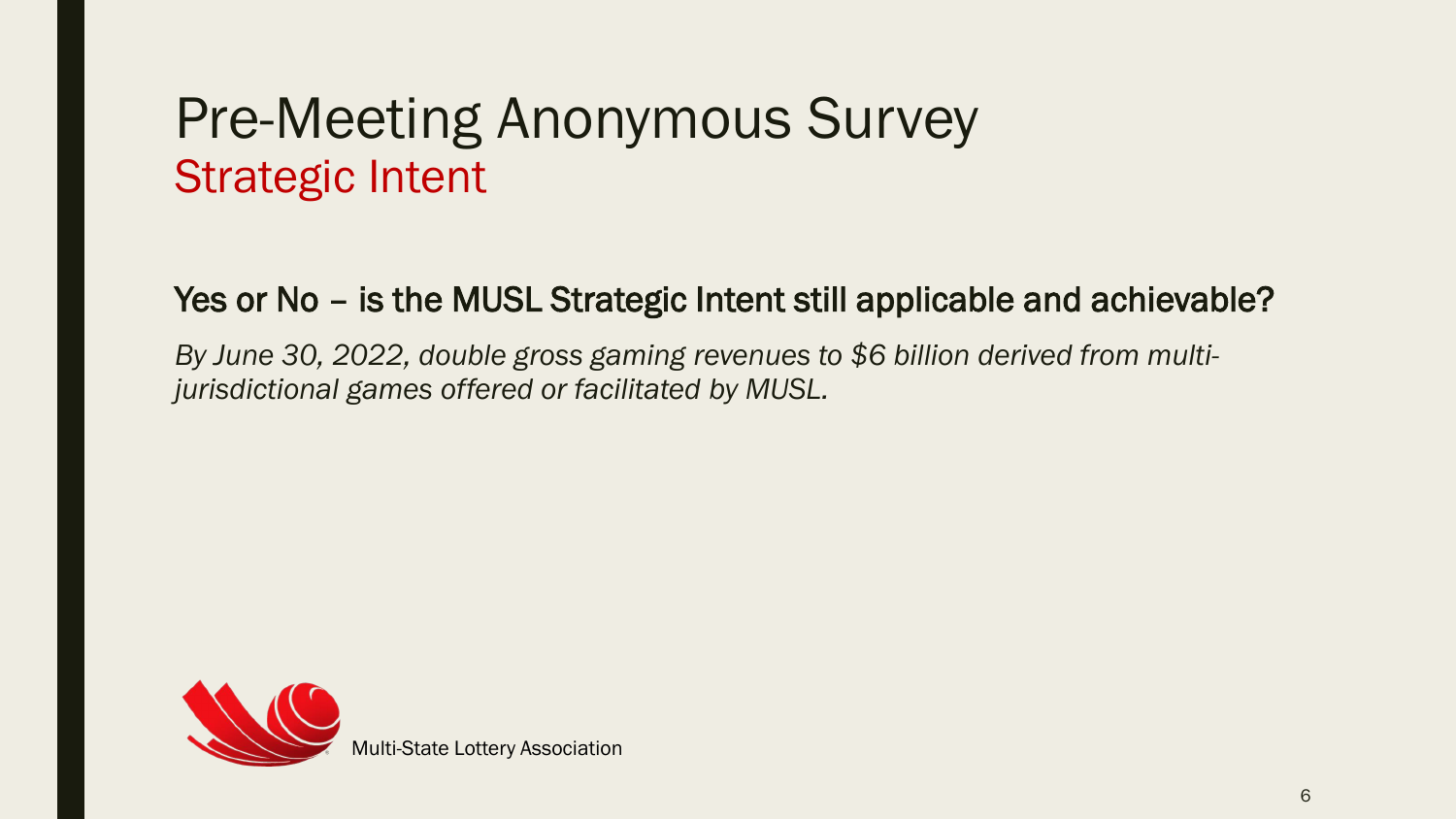### Pre-Meeting Anonymous Survey Strategic Intent

### Yes or No – is the MUSL Strategic Intent still applicable and achievable?

*By June 30, 2022, double gross gaming revenues to \$6 billion derived from multi-jurisdictional games offered or facilitated by MUSL.* 





Multi-State Lottery Association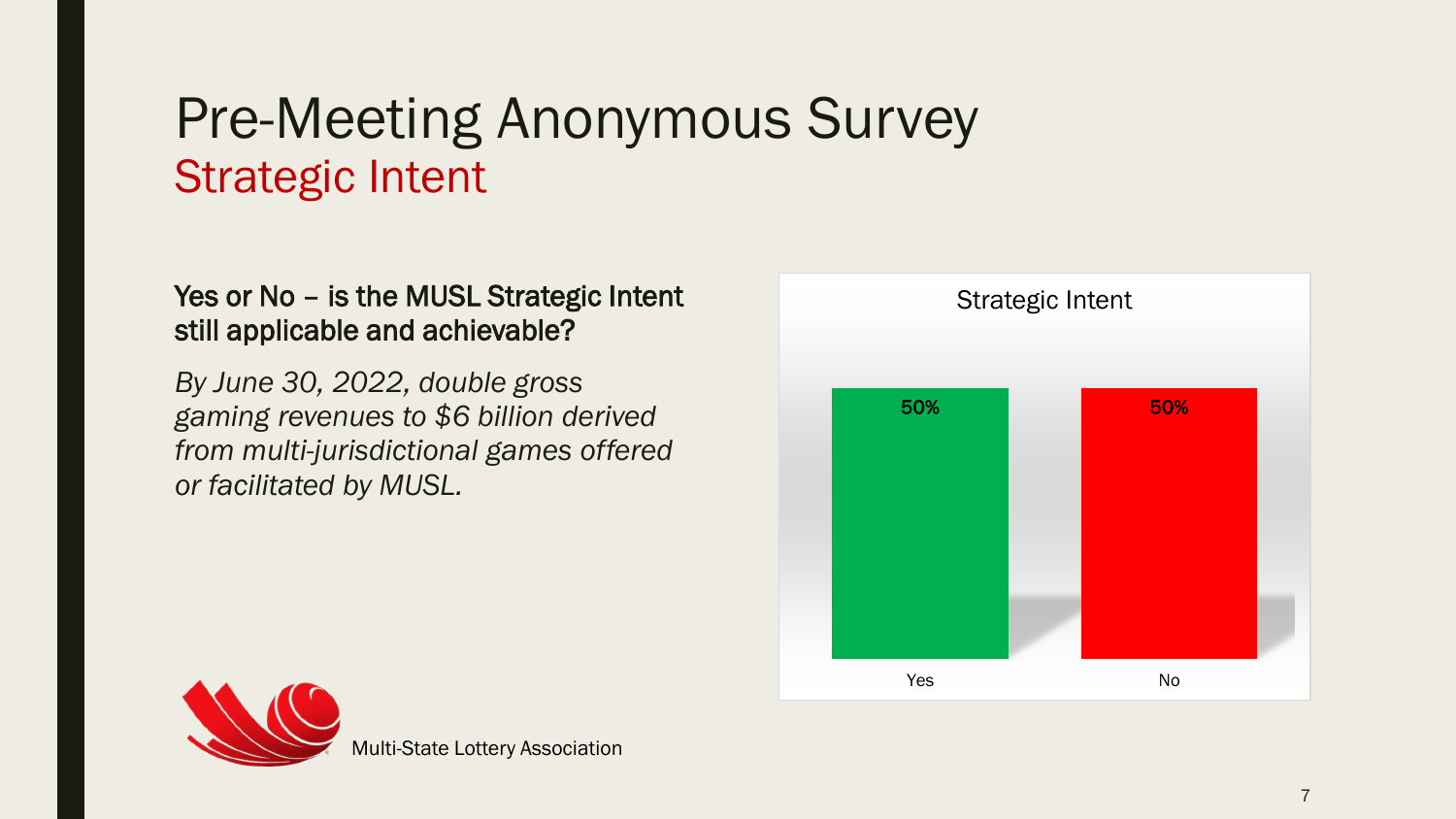# 2017 SWOT Analysis

#### **STRENGTHS**

#### **World-class brand Collaboration** Membership collaboration – Board members willing to participate Exceptional resource – expertise of 36 lottery directors and their professional teams **Delivery of unique services and capabilities** Experienced, responsive, knowledgeable staff Financial systems and processes Professionally conduct drawings Security and integrity procedures **Solid organizational structure, improved and strengthened processes and procedures**

#### WEAKNESSES

| Development of new multi-           |  |  |  |  |  |
|-------------------------------------|--|--|--|--|--|
| jurisdictional products, ideas      |  |  |  |  |  |
| and opportunities                   |  |  |  |  |  |
| <b>Brand management</b>             |  |  |  |  |  |
| Brand image - centralized           |  |  |  |  |  |
| control                             |  |  |  |  |  |
| <b>Evolving player expectations</b> |  |  |  |  |  |
| <b>Inability to quickly enact</b>   |  |  |  |  |  |
| changes                             |  |  |  |  |  |
| Director/Board member turnover      |  |  |  |  |  |
| Challenging to reach consensus      |  |  |  |  |  |
| given cross currents (laws,         |  |  |  |  |  |
| politics, etc.) in each             |  |  |  |  |  |
| jurisdiction                        |  |  |  |  |  |
|                                     |  |  |  |  |  |

#### **OPPORTUNITIES**

**Powerball is an industry lead and a multibillion-dollar business – how do we set the business aspects/opportunities wh recognizing public policy limitations Develop new multijurisdictional**  products/concepts/projec **Control sales of Powerball internationally Explore and develop Powerb brand partnerships Follow a Strategic Plan for consistency, transparency and communications**

### THREATS

| der  | <b>Better-funded and technologically-advanced</b>                                        |  |  |  |  |  |  |
|------|------------------------------------------------------------------------------------------|--|--|--|--|--|--|
|      | competition                                                                              |  |  |  |  |  |  |
| ize  | Third Parties reselling Powerball both within                                            |  |  |  |  |  |  |
|      | and outside the U.S.                                                                     |  |  |  |  |  |  |
| ile  | <b>Digital competition</b>                                                               |  |  |  |  |  |  |
|      | Parasite lotteries - bookmakers                                                          |  |  |  |  |  |  |
|      | <b>Changing demographics</b>                                                             |  |  |  |  |  |  |
|      | Aging player base and relevancy to younger                                               |  |  |  |  |  |  |
|      | players                                                                                  |  |  |  |  |  |  |
| :ts  | <b>Continuing pace of technology</b>                                                     |  |  |  |  |  |  |
|      | Lottery scams, external system fraud, system                                             |  |  |  |  |  |  |
|      | intrusion attacks, maintaining expertise to                                              |  |  |  |  |  |  |
| alll | manage cyber security                                                                    |  |  |  |  |  |  |
|      | <b>Constant turnover of lottery directors,</b>                                           |  |  |  |  |  |  |
|      |                                                                                          |  |  |  |  |  |  |
|      | inadequate succession planning at MUSL                                                   |  |  |  |  |  |  |
| y    | <b>Consistent Powerball brand identification</b>                                         |  |  |  |  |  |  |
|      | <b>Federal Intervention</b>                                                              |  |  |  |  |  |  |
|      | Legislatures, gaming legislative effects, public                                         |  |  |  |  |  |  |
|      | policy process                                                                           |  |  |  |  |  |  |
|      | Jurisdiction legislature and/or Rules/Laws                                               |  |  |  |  |  |  |
|      | contradict MUSL goals                                                                    |  |  |  |  |  |  |
|      | <b>Game malfunction/fraud</b>                                                            |  |  |  |  |  |  |
|      | Legal actions                                                                            |  |  |  |  |  |  |
|      | Outstanding legal actions and investigations                                             |  |  |  |  |  |  |
|      | Negative media response to legal actions<br>Organizational paralysis, lack of nimbleness |  |  |  |  |  |  |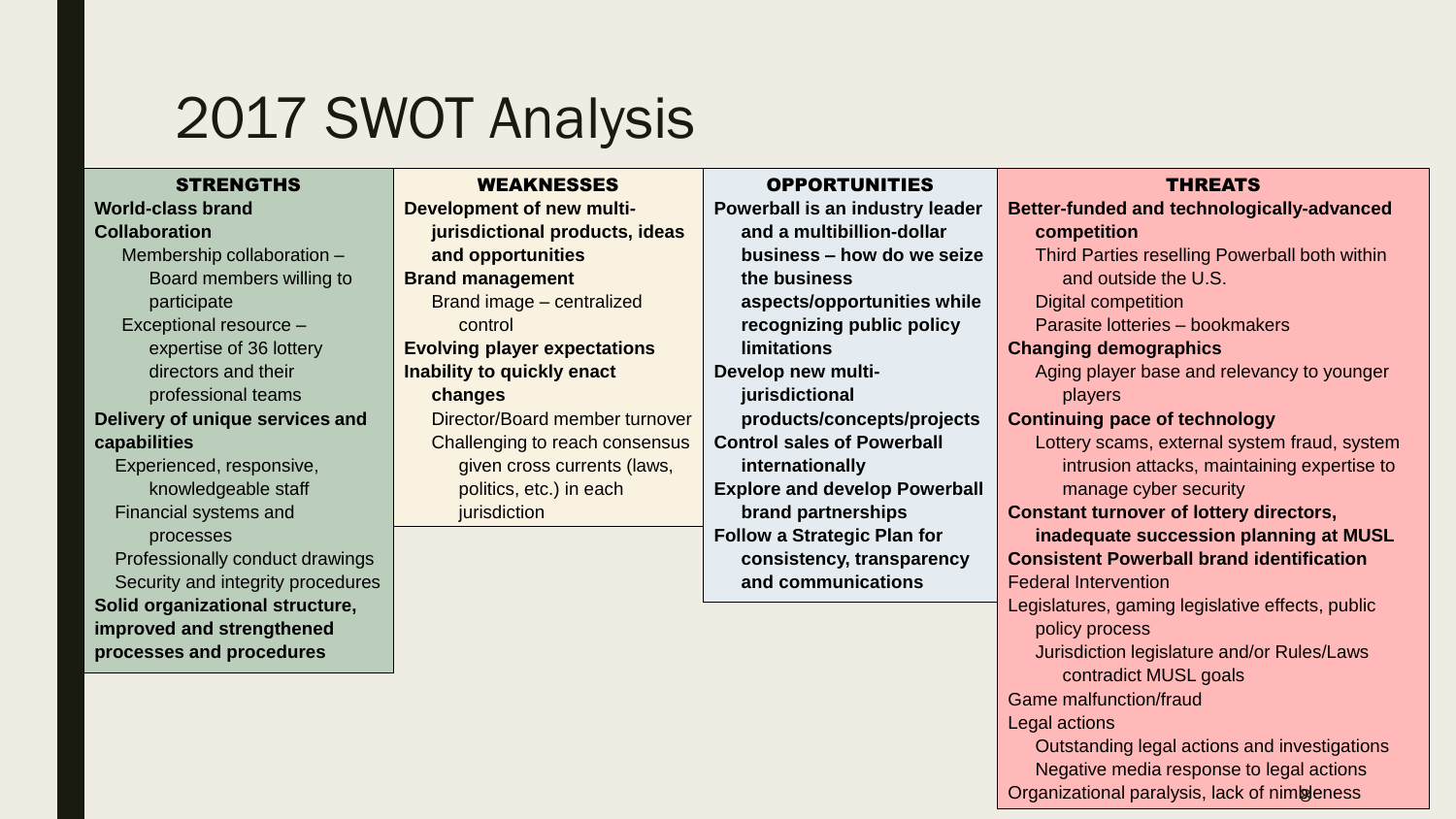### 2019 SWOT Analysis MUSL Board of Directors

|                  | <b>STRENGTHS</b>         | <b>WEAKNESSES</b>                             | <b>OPPORTUNITIES</b>                                    | <b>THREATS</b>           |
|------------------|--------------------------|-----------------------------------------------|---------------------------------------------------------|--------------------------|
| $\mathbf 1$ .    | <b>World Class Brand</b> | <b>Politics</b>                               | Global/International                                    | Feds, Politics, DOJ      |
| $\overline{2}$ . | Integrity                | Inability to Enact<br><b>Change Quickly</b>   | <b>Digital</b>                                          | Changing<br>Demographics |
| 3.               | Member<br>Collaboration  | <b>Evolving Player</b><br><b>Expectations</b> | <b>Control Sales of</b><br>Powerball<br>Internationally | <b>Fatigue, Apathy</b>   |

\*Attributes highlighted blue are new to the lists.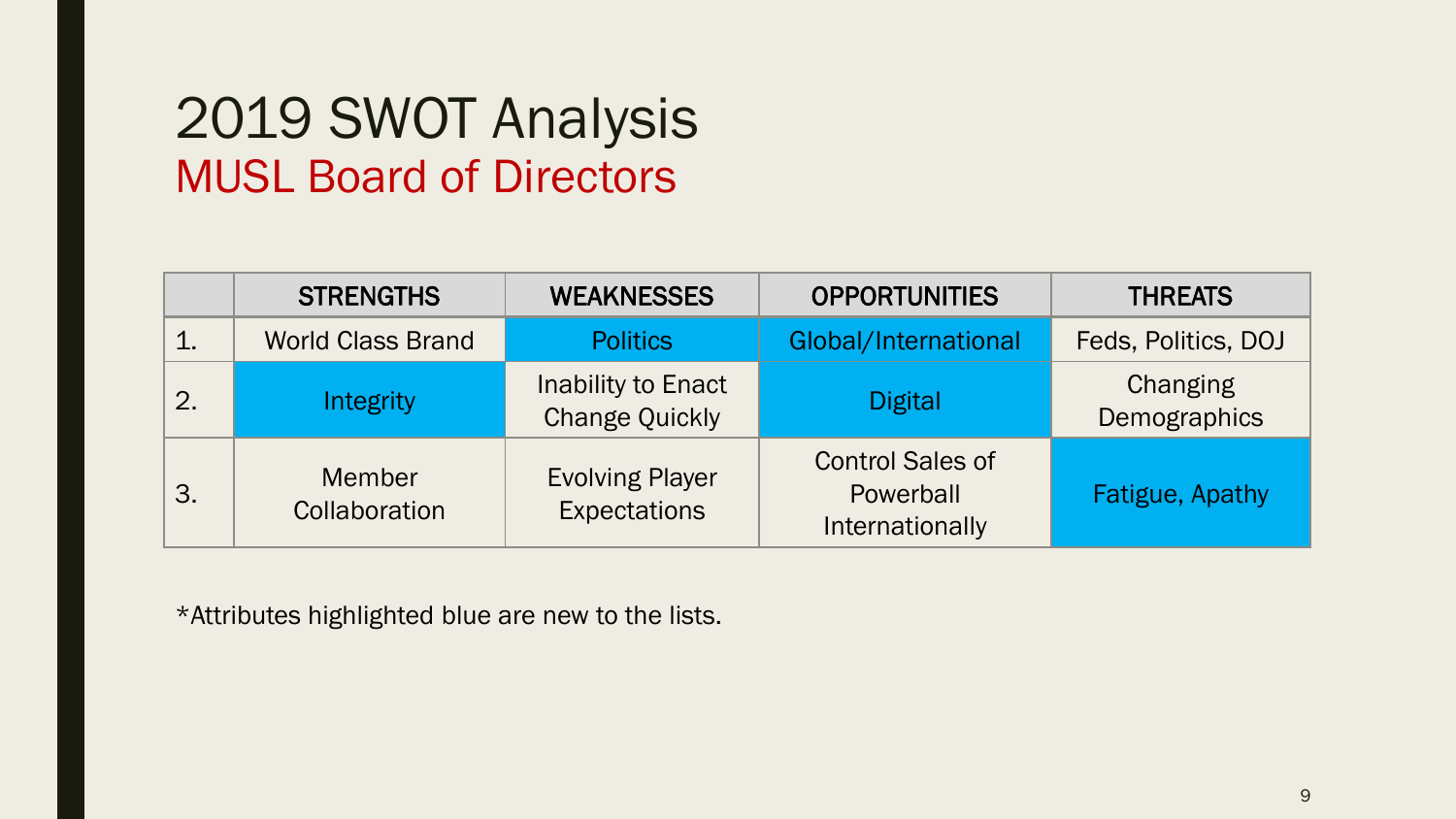## 2019 SWOT Analysis MUSL Staff

|    | <b>STRENGTHS</b>                                 | <b>WEAKNESSES</b>                                  | <b>OPPORTUNITIES</b> | <b>THREATS</b>                                                                                                     |
|----|--------------------------------------------------|----------------------------------------------------|----------------------|--------------------------------------------------------------------------------------------------------------------|
|    | Integrity                                        | <b>Inability to Enact</b><br><b>Change Quickly</b> | <b>Digital</b>       | <b>Fatigue, Apathy</b>                                                                                             |
| 2. | <b>World Class Brand</b>                         | <b>Brand Management</b>                            | Global/International | <b>Continuing Pace of</b><br>Technology - scams,<br>external system<br>fraud, system<br>intrusion attacks,<br>etc. |
| 3. | Delivery of Unique<br>Services &<br>Capabilities | <b>Politics</b>                                    | Cashless             | Changing<br><b>Demographics</b>                                                                                    |

\*Attributes highlighted yellow were also ranked in the Top 3 by the Board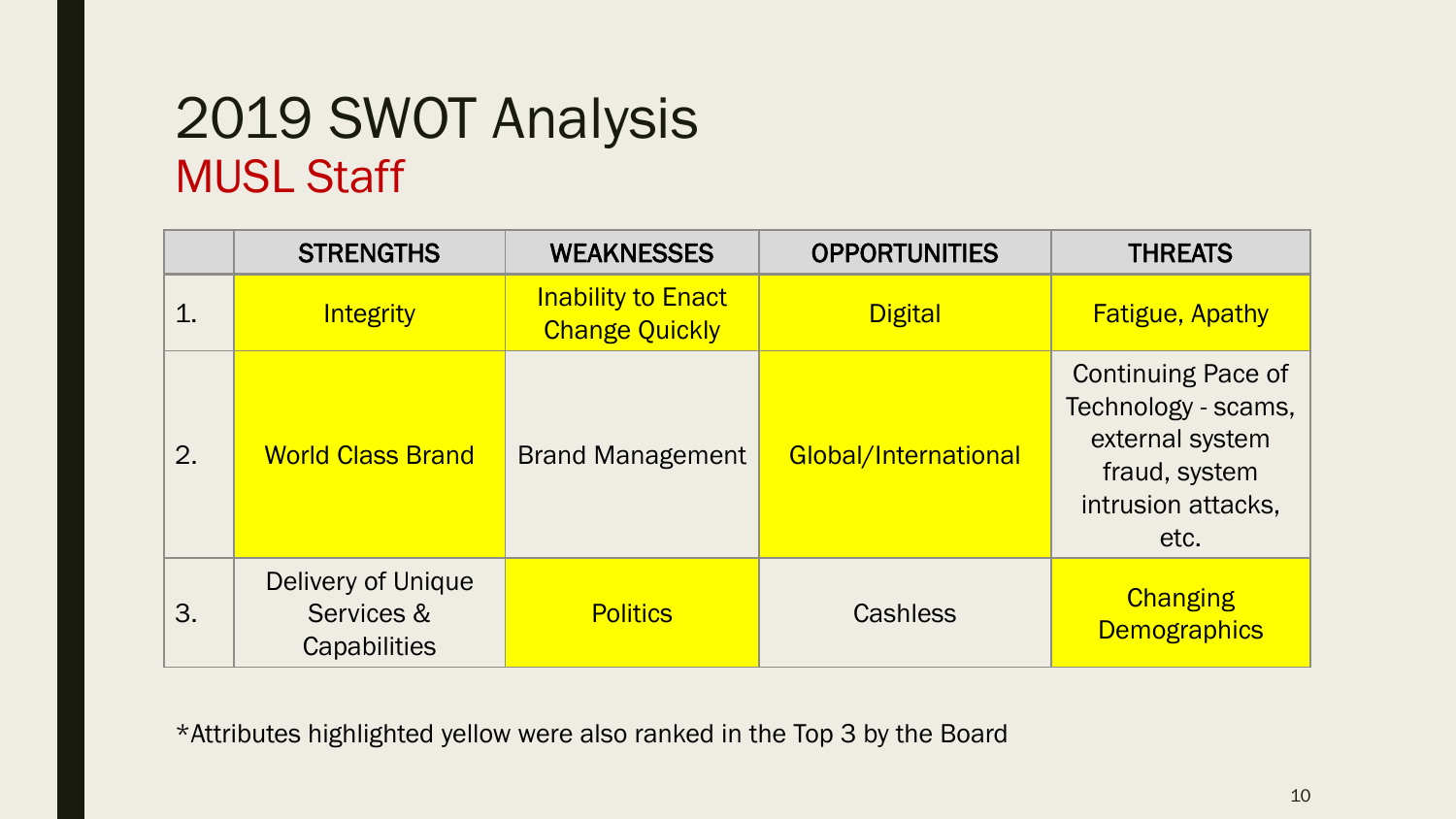### By June 30, 2022, double gross gaming revenues to \$6 billion derived from multi-jurisdictional games offered or facilitated by MUSL.



Vision: To be the preeminent and most respected enterprise in the global lottery

Mission: To provide Member Lotteries with world-class games to maximize profits responsibly for good causes.

Values: Integrity, Accountability, Transparency, Entertainment, Innovation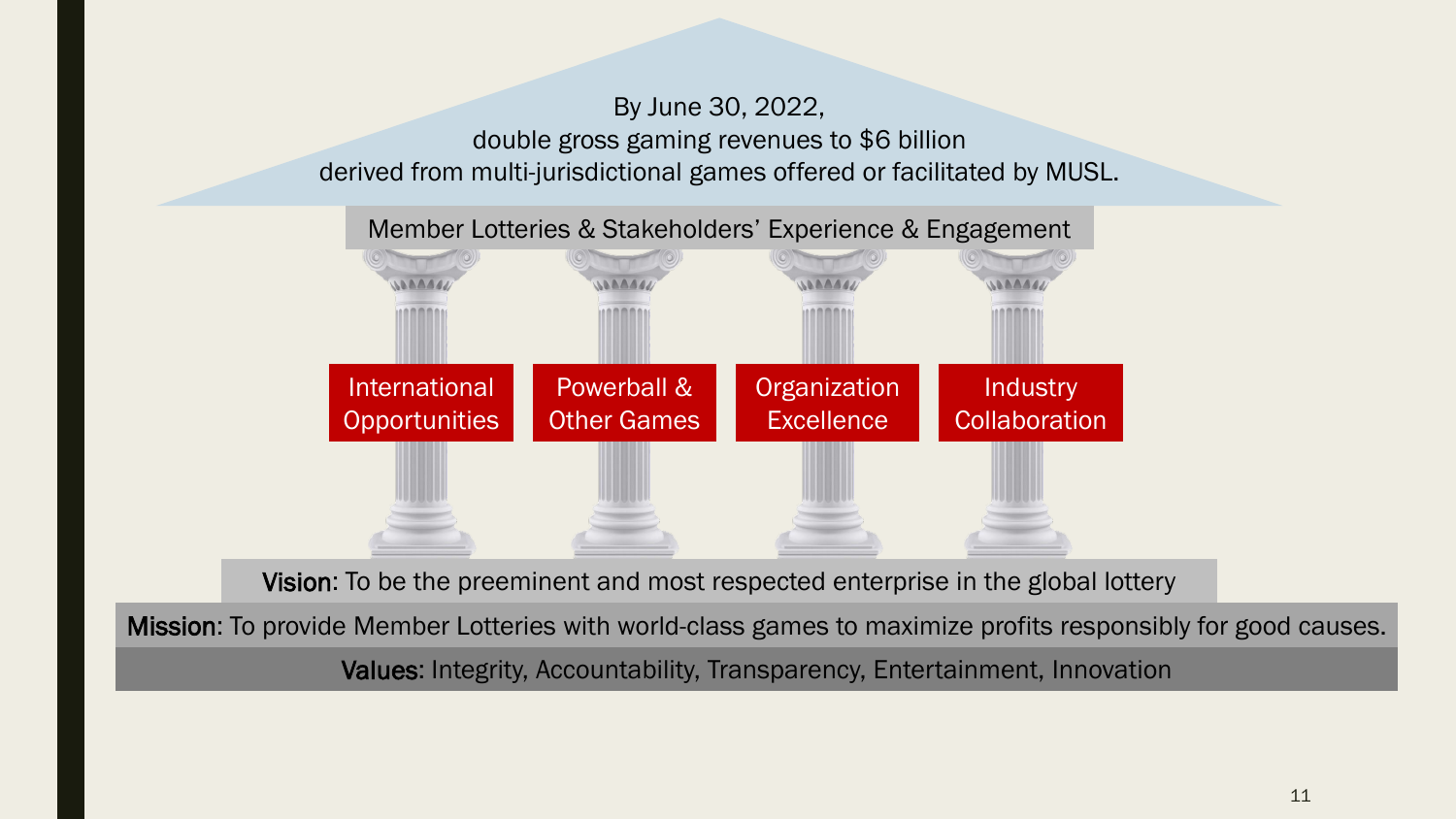### Board Input on Action Items MUSL Strategic Planning Meeting

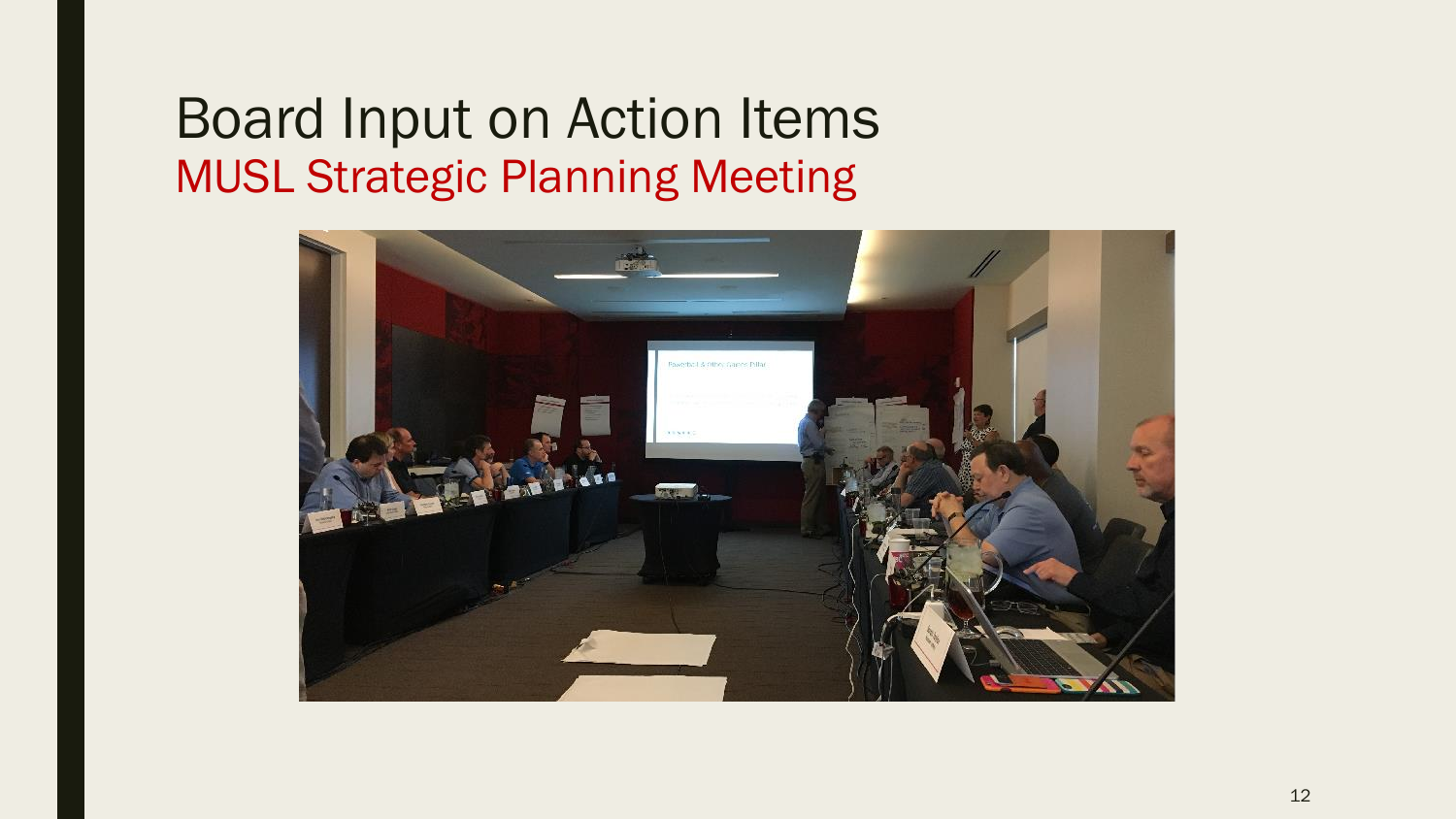### Action Items with Unanimous Support MUSL Implementation Plan

- Is there interest in stronger collaboration in the management of the national games category?
- Is there interest in quantifying Powerball's brand value?
- Is there interest in identifying specific strategies to expand the Powerball brand; e.g. sponsorships, promotions?
- Do we agree with adopting the following criteria for future game and product development: Flexible, Scalable, Winnable, Entertainment Value, Alignment?
- Does the group have any interest in determining which, if any, third party resellers are offering MUSL products and where tickets may be purchased and/or sold?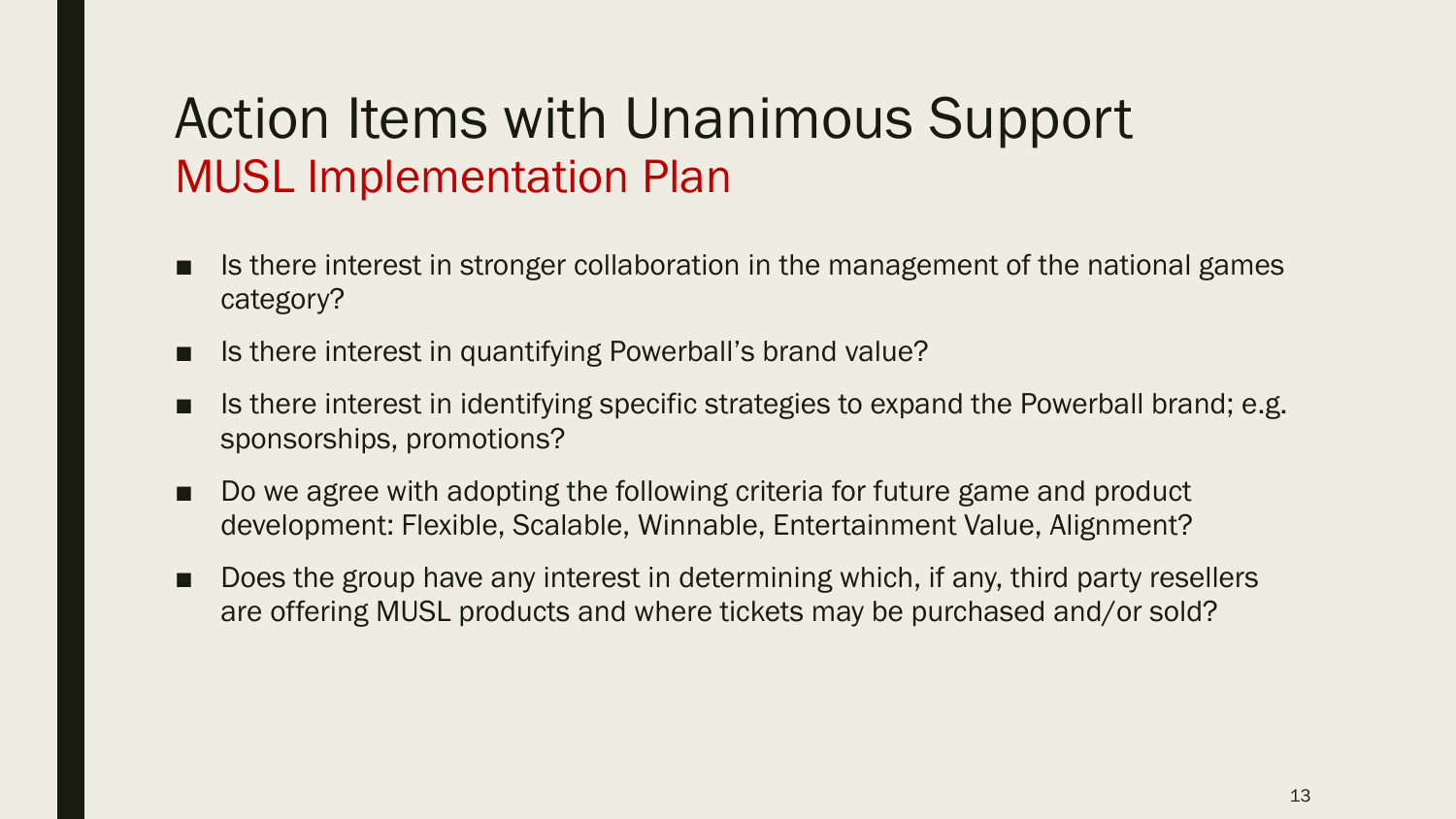# New Communications Plan Strategic Plan

- 1. Monthly Newsletter
- 2. Dashboard Inventory of Action Items
- 3. Score Card Key Performance Indicators
- 4. Board Meeting/Teleconference Updates
- 5. SharePoint
- 6. Master Planning Calendar the Fiscal Year